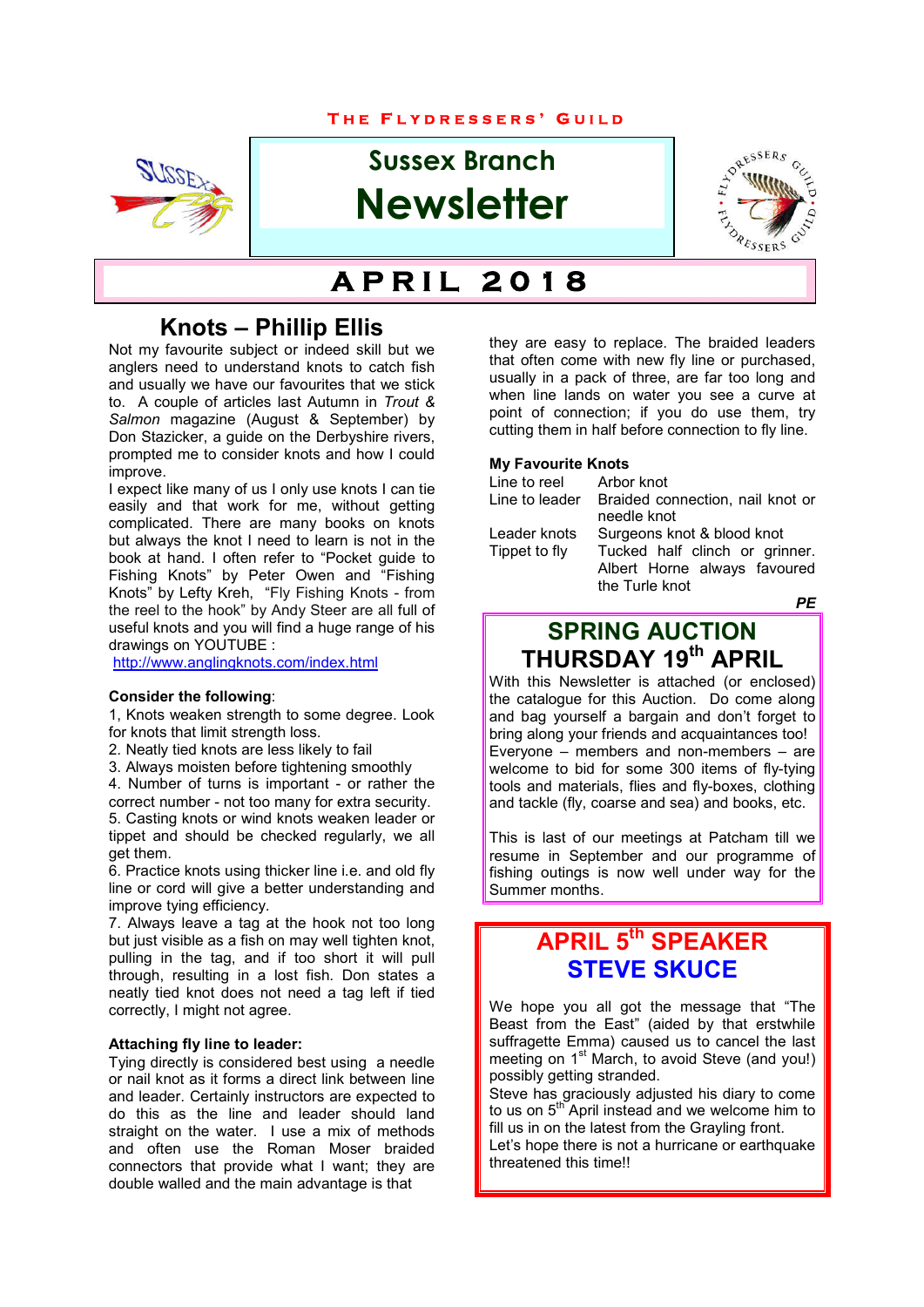### *Chairman's Chat*

This is a chance for you to quote for a project that we have rejected. It is quite simple actually, it is just the design and construction of two bridges, to replace two fords.

The Client reports that the existing the culverts (pipes) through the fords keep blocking (they would do if you do not maintain them) and causing water to flow over the ford causing a differential head (step in the water level) and the need for fish to jump onto the fords and swim in<br>minimal water depth. These fish would, of These fish would, of course abrade themselves and be vulnerable to infection later, resulting in their death before spawning.



So what information do we require ? A detailed survey of both sites – no problem. The hydraulic design of the bridge outlines – no problem.

The width of the bridges – not stated. The width depends on the traffic. Are they for a bridleway, i.e. horse width and loading? Or bridleway, i.e. horse width and loading? farm traffic – maybe the odd tractor and/or cattle truck ? Will there be an occasional milk tanker? This could be 40 tonnes.

So we could have bridges with widths of say 1.5 m to 4.0 m with unknown spans and loading. So what are the soil conditions? Is there rock underneath? Do we need to provide piled foundations? We will need a site investigation and report or will we?

Who will need to approve the bridges? Local Authority, Highway Authority? Local Landowners – or all of these?

This is a lump sum Design and Build contract requiring site supervision, soils investigation (maybe) temporary rivers diversions – Environment Agency approval.

Here is your chance: you would be bound to get the job as any sensible person would not touch this with a barge pole – it would be easy to go bankrupt on this one – so you see why we rejected it.

*Tony W*

# **Magnifying glasses for Tying**

For some years I have been wearing what may be considered unusual magnifying glasses when tying. Instead of having two arms, one over each ear there is a continuous adjustable band with the connection on the bridge of your nose that is magnetised. The advantage for me is I do not lose them and if I need to look or speak with someone all I do is break the bridge and not having to put them down to be lost! I first had a cheap pair that are now disintegrating slowly. I found my replacements recently "TEYES" produced by a London company and are much better quality.



The lightweight comfortable frames are made from Rilsan Clear® an eco-friendly modern nylon and the lenses are CR39 quality, strengths start at  $+1.0$  and go up to  $+3.5$  in half increments. The basic model available in different frame colours costs £30 plus postage and if you need a prescription pair from £50. They come with full instructions together with spare side arms for adjustment. My only comment is that they do not come with a case or bag that would have been useful for storing in tying box. They can be brought direct and Sportfish outlets stock them. Remember if you buy a pair, you hopefully will not mislay your glasses, but you could leave them behind if you forget to pack them away is another matter! Guaranteed for a year and parts are replaceable should you have a mishap.

https://www.magneteyesuk.co.uk/ Telephone: +44 (0) 207 582 2347

*Phillip Ellis*

## **FRANK DARRAH PAIRS**

Thanks to fixture congestion both at Bewl and our own schedule, this event will now be held at **Arlington Reservoir on Sunday 13th May.** You should use the old booking form and send ASAP to David Painter; check with him the new (lower) cost. This should be better for fishing, without the "any method" boys.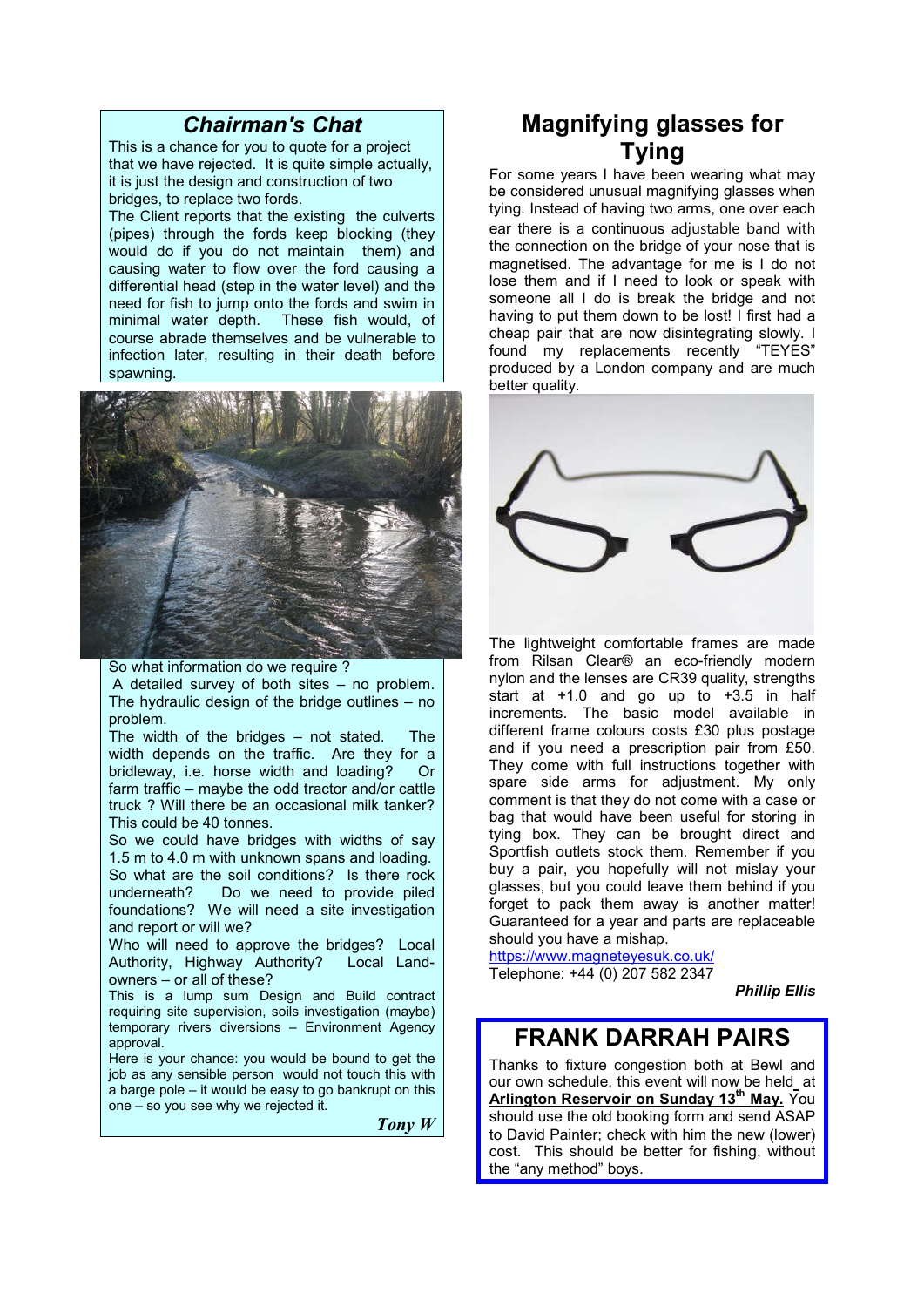# **A Fly for the Game Fair's 60th anniversary**

From the Game Fair:

*As its The Game Fair's 60th anniversary, we'd love to see if someone at the Guild could create a Game Fair Fly over the next few weeks. It would be a lovely thing to showcase in advance and should reflect the ethos of The Game Fair – so perhaps they would use deer hair, some pheasant feather material or similar. It would be great to have a bit of a back story to it, too. We don't mind if it's a trout or salmon fly, to be honest, as long as it looks the part. Our website is www.thegamefair.org if anyone wants any inspiration.*

*We would obviously promote the fly quite heavily, along with The Fly Dressers' Guild and the actual creator through our various media outlets (social media, option and e-newsletters). We could also use this as an opportunity to encourage people to join the Guild. The tyer could even give a small talk in our Fishing Theatre about how they tied it (or get them to visit the Fair's fly tying area to discuss)*

This is a great opportunity for the FDG to promote ourselves on the larger stage.

The deadline for submission is the 2nd week of May and we'll give you an address to send the flies to when we have it.

### **Up to date downloads**

We have had some confusion this year with the Fly Tying Programme due to members using out-of-date programmes, despite updates being sent by e-mail either as messages or with the newsletter. We would apologise especially to those who don't have e-mail as they may have missed some.

The downloads from the website should have been correct, but one or two had problems due to the habit of computers being too clever; when calling up a website used before, they often take a "short cut" by displaying the version last accessed. This means some pages may be out of date; to remedy this it is necessary to key F5 which will bring it up to date.

Next year we will also date each edition (which we hope will not be many!) so if there appears to be an anomaly, comparison of copies should solve the matter.

## **Lefty Kreh**

Sadly this month we lost one of the greats in fly fishing - Lefty Kreh, who has died at the grand age of 93 at his home near Baltimore in the US. Most of us will remember him for his many books on fly casting but he was also a renowned salt-water fisherman and devised "Lefty's Deceiver", a fly used all over the world.

# *"50 Not Out"*

We were privileged to host Charles Jardine on 1<sup>st</sup> February when he provided a very interesting illustrated talk which covered his fishing life and the way that tackle and techniques have developed over the years.

Like many of us Charles started very young with what we would now consider to be relatively primitive tackle which eventually developed into carbon rods, plastic covered lines and nylon leaders. Those were the days, so to speak, when the rivers were full of fish and, more importantly, fly life. (I have forgotten what an evening rise looked like).

Charles combined his artistic skills as a school teacher with his interest in fly fishing and then at one time spent a few years as a guide, fishing in many countries, until he got bored with his clients and returned to teaching. He became well known for his fine illustrations of fish in various magazines.

He was fortunate that his son took up the sport and developed into a very accomplished angler, who now gives Charles advice! I bet that goes down well!

Charles has now branched out into fishing books, tackle, guiding, demonstrating and in particular supporting many charities.

If any angler could be referred to as a "Living Legend" Charles fits the bill and we were very lucky to experience his interesting talk.

*Tony W.*

Give a man a fish and he has food for a day.



Teach a man to fish and he has to buy bamboo rods, graphite reels, monofilament lines, neoprene waders. creels, tackleboxes, lures, flies, spinners, worm rigs, slip sinkers, offset hooks, gore-tex hats, 20 pocket vests, fish finders, depth sounders, radar, boats, trailers, global positioning systems, coolers and six-packs.